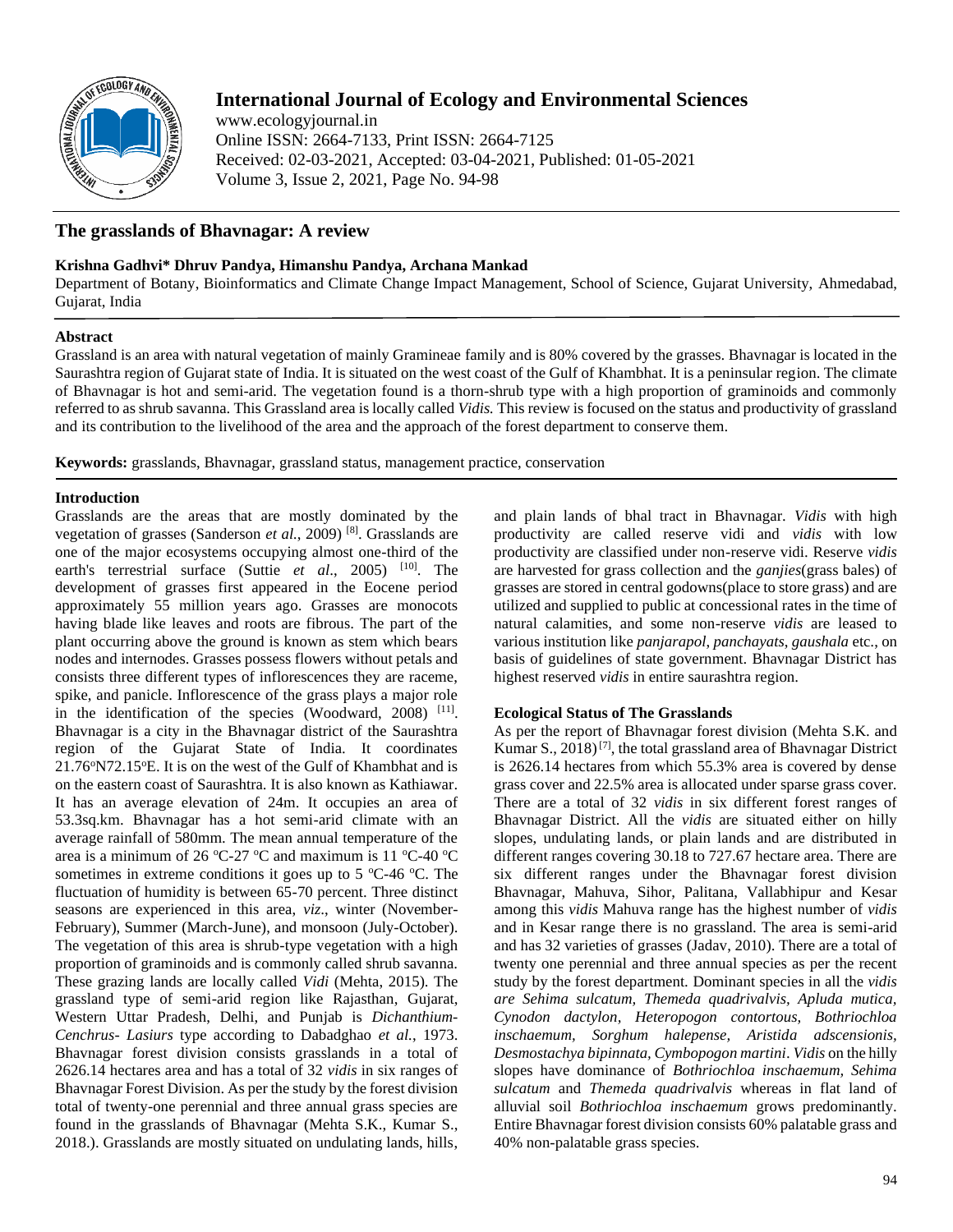





**Source:** (Mehta S.K. and Kumar S., 2018, Grasslands of Saurashtra. Bhavnagar Forest Department) [7]

Forest Ranges of Bhavnagar

*Vidis* are classified into two categories on basis of their annual production.

- Reserve *vidi* Grasslands with Average grass production of more than 250 kg./ha and overall production of more than 1lakh kg. per annum are classified under Reserve *vidis*.
- Non-Reserve *vidi* Grasslands with average grass production less than 250 kg./ha and overall production less than 1 lakh Kg. per annum are classified under Non- Reserve *vidi*.

In the entire Saurashtra region, Bhavnagar has the highest number of reserved *vidis*. These reserved *vidis* are managed by the Forest department and it keeps surveillance on the production,

harvesting, and storage of grass. Grasses are cut, dried, pressed, baled, and stored in godowns (place to store grass). The distribution of stored grass is handled by the revenue department. Some of the non-reserved *vidis* are given on contract based to *panjrapols*, *panchayat*, *gaushala*, etc. This stored grass stock is distributed in a period of scarcity to villagers to feed their livestock (Mehta S.K. and Kumar S., 2018)<sup>[7]</sup>.

#### **Importance of Grassland**

Grasslands are important wildlife habitat. These grasslands are habitat to a variety of interesting species like Lesser florican (*Sypheotides indicus*), Harriers (*Cicrus spp*.), Blackbuck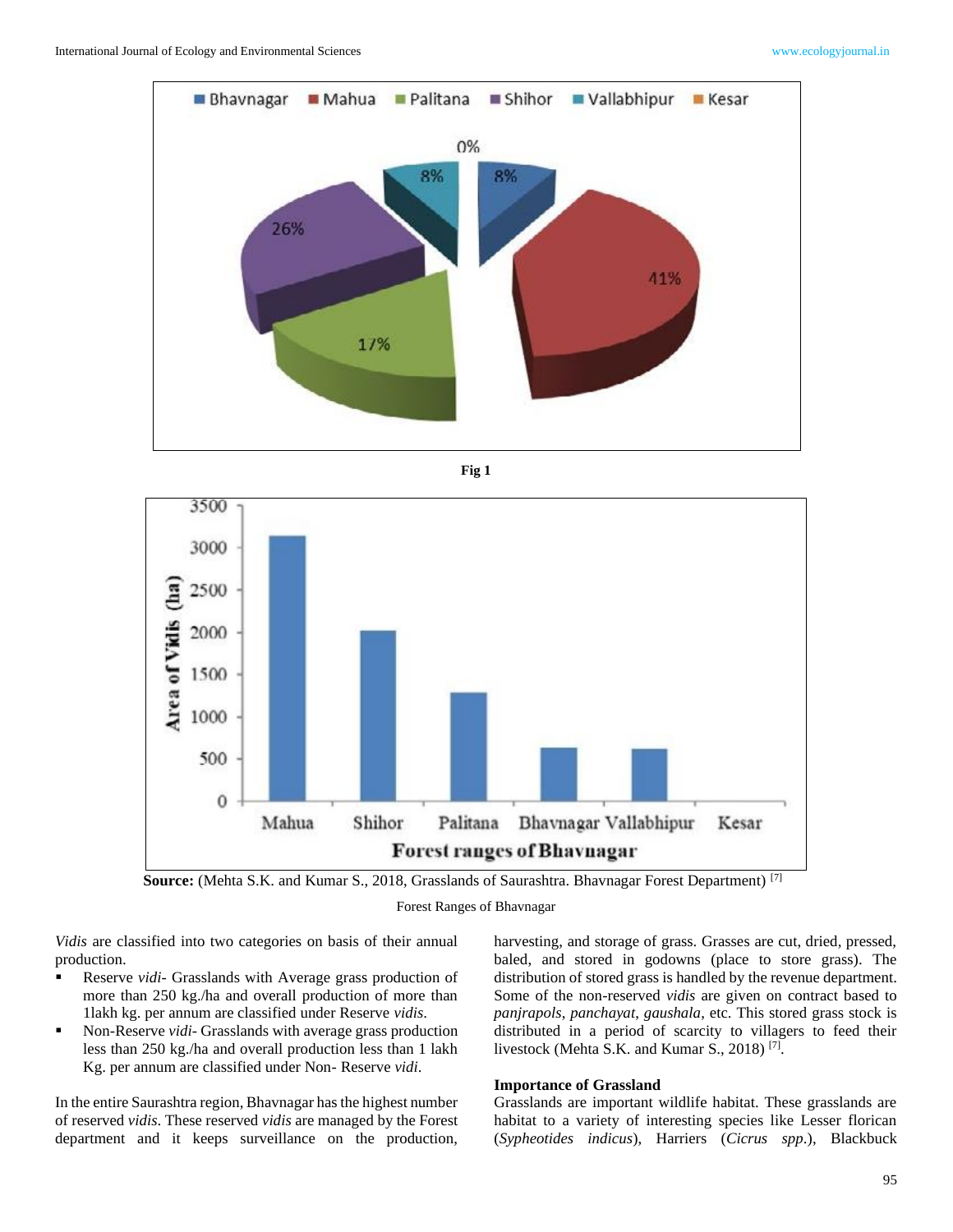(*Antilope cervicpra*), Chinkara (*Gazella bennetti*), Nilgai (*Boselaphus tragocamelus*), Lion (*Panthera leo persica*), Leopord (*Panthera pardus*), Jungle cat (*Felish chaus*), Indian fox (*Vulpes bengalensis*) and Jackal (*Canis aureus*). This faunal diversity attracts varieties of birds in these grasslands (Ali, 1954; Dharmakumarsinhji, 1978). The Grasslands are important sources of fodder. Increasing human population increase the requirement of food and milk, and milk is one of the major components of the food and essential for livelihood. Record of last decade suggested that livestock population is on the rise in India and they rely on crop residuals as fodder. The sequential change in land use cover is ultimately affecting a decrease in cropping area, and this decrease in fodder makes grasslands extremely important to conserve because they are a buffer against the shortage of green and dry fodder (Earagariyanna *et al*., 2017).

### **Grassland Management**

Grassland management before independence and after independence till 1959 was done by the district administration. Grassland management was transferred to the forest department in 1959-1960. The history of management practice is illustrated as following:

#### **Past Management Practice**

There was a '*Ghas Khata'* section in the collectorate to look after the protection and management of grassland before and after independence till 1959. There was no scientific management strategy with the administration during that period. As a result, grassland suffered and lost its original capacity and productivity(Sugoor & Ande, 2001).

### **Management Practice by Forest Department**

Management practice of grassland was handed over to forest department in 1959-60. But during these years there were no major changes in management practice. In the year 1962 forest department classified *vidis* in reserved and non-reserved *vidis*. (Mehta, 2015). *Vidis* classified under reserved vidi have grass production of more than 1lakh kg/annum whereas non-reserved vidi have total grass production of less than 1lakh kg/annum. Bhavnagar forest division has observed an increase in total grass production in the last 30 years. In these three decades, production increase was around 1.80% while in the last decade it increased by 8.70% because of successive management practices by Bhavnagar forest department. Various successful measures were taken to increase grass production in 2015-16 that are following(Mehta S.K. and Kumar S., 2018):

- All the *vidis* were visited at regular intervals and examined by the respective authorities. The potentiality of work was increased by deploying the targeted staff.
- Removal of unwanted growth, pruning of trees, weeding, dry rubble wall fencing, harrowing and ploughing, check dams, trenches, etc. was primarily done for this advanced work.
- Grass species were selected based on the quality and type of soil of *vidi*.
- Nurseries were developed for increasing quantity of grass rhizome and plantation was done by sowing seeds on contour line and in-between vacant space were filled with grass rhizome(thumda).
- Weeding was done at regular intervals either manually or by chemicals.
- Urea was given as a fertilizer to achieve high productivity.
- To reduce the losses during harvesting, it was preponed to dussehra time as per the research guidelines of Junagadh Agricultural University.

Grasslands of Bhavnagar Forest Department [Source:(Mehta S.K. and Kumar S., 2018)] [7]

| Sr.             | <b>District</b> | <b>Taluka</b> | Range     | <b>Name</b> | Area of   |
|-----------------|-----------------|---------------|-----------|-------------|-----------|
| No.             | <b>Name</b>     | <b>Name</b>   |           |             | Vidi (ha) |
| $\mathbf{1}$    | Bhavnagar       | Bhavnagar     | Bhavnagar | Rojmal      | 195.22    |
| $\overline{2}$  | Bhavnagar       | Ghogha        | Bhavnagar | Chaya       | 43.06     |
| 3               | Bhavnagar       | Ghogha        | Bhavnagar | K. Chapro   | 141.00    |
| 4               | Bhavnagar       | Ghogha        | Bhavnagar | Pawal       | 263.55    |
| 5               | Bhavnagar       | Mahua         | Mahua     | Kheda       | 649.29    |
| 6               | Bhavnagar       | Mahua         | Mahua     | Gebar       | 727.67    |
| $\overline{7}$  | Bhavnagar       | Mahua         | Mahua     | Ranigara    | 409.50    |
| 8               | Bhavnagar       | Talaja        | Mahua     | Sakhdasar   | 107.35    |
| 9               | Bhavnagar       | Talaja        | Mahua     | Kudla       | 455.83    |
| 10 <sup>1</sup> | Bhavnagar       | Ghogha        | Bhavnagar | Kotiyal     | 0.00      |
| 11              | Bhavnagar       | Palitana      | Palitana  | Anida       | 155.80    |
| 12              | Bhavnagar       | Palitana      | Palitana  | Rajasthali  | 562.55    |
| 13              | Bhavnagar       | Palitana      | Palitana  | Sankarasar  | 343.26    |
| 14              | Bhavnagar       | Palitana      | Palitana  | Sarod       | 224.78    |
| 15              | Bhavnagar       | Shihor        | Shihor    | Chorwadla   | 664.74    |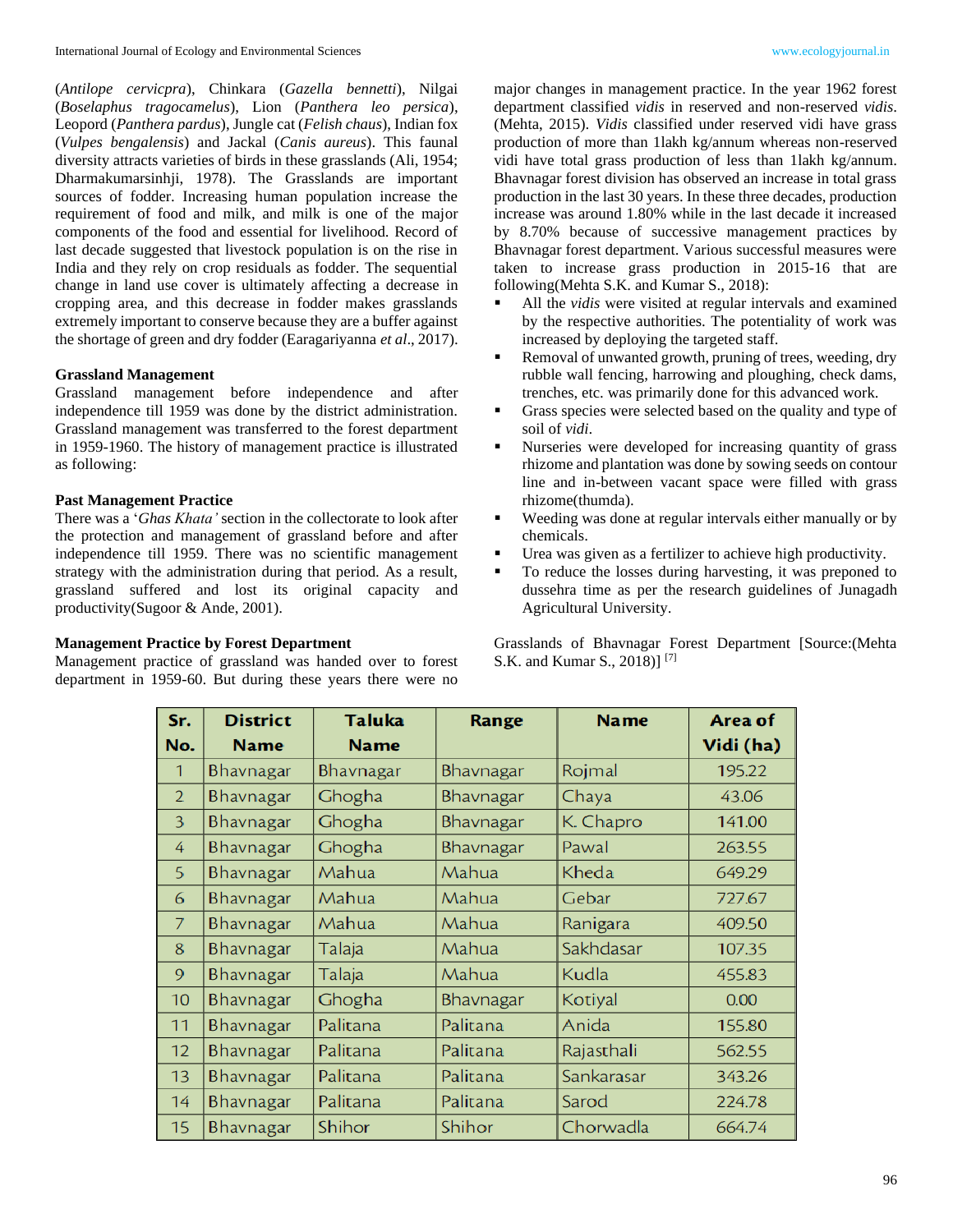| 16 | Bhavnagar    | Shihor       | Shihor      | Malwad     | 246.87 |
|----|--------------|--------------|-------------|------------|--------|
| 17 | Bhavnagar    | Shihor       | Shihor      | Peeparla   | 687.98 |
| 18 | Bhavnagar    | Shihor       | Shihor      | Thana      | 390.52 |
| 19 | Bhavnagar    | Shihor       | Shihor      | Karamdiya  | 30.18  |
| 20 | <b>Botad</b> | <b>Botad</b> | Vallabhipur | Dhankadiya | 372.64 |
| 21 | <b>Botad</b> | <b>Botad</b> | Vallabhipur | Rohishala  | 41.24  |
| 22 | <b>Botad</b> | <b>Botad</b> | Vallabhipur | Sherthali  | 18.09  |
| 23 | <b>Botad</b> | Gadra        | Vallabhipur | Dudhapur   | 84.41  |
| 24 | Bhavnagar    | Talaja       | Vallabhipur | Vavdi      | 105.98 |
| 25 | Bhavnagar    | Ghogha       | Bhavnagar   | Thordi     | 0.00   |
| 26 | Bhavnagar    | Ghogha       | Bhavnagar   | Batdi      | 0.00   |
| 27 | Bhavnagar    | Ghogha       | Kesar       | Karbhala   | 0.00   |
| 28 | Bhavnagar    | Ghogha       | Bhavnagar   | Bhandar    | 0.00   |
| 29 | Bhavnagar    | Palitana     | Palitana    | Medha      | 0.00   |
| 30 | Bhavnagar    | Talaja       | Mahua       | Karwa      | 0.00   |
| 31 | Bhavnagar    | Talaja       | Mahua       | Khakhoi    | 0.00   |
| 32 | Bhavnagar    | Talaja       | Mahua       | Vavdi      | 105.98 |
|    | 2626.14      |              |             |            |        |

Grass Species of Bhavnagar Forest Division(Jadav, 2010)

| <b>GRASS SPECIES</b>                               |                         |                         |  |  |  |  |
|----------------------------------------------------|-------------------------|-------------------------|--|--|--|--|
| Andropogon pumilius                                | Sorghum halepense       | Ischaemum rugosum       |  |  |  |  |
| Apluda mutica                                      | Sporobolous helovolous  | Panicum antidotale      |  |  |  |  |
| Aristida adscensionis                              | Cynodon dactylon        | Panicum turgidum        |  |  |  |  |
| Arundinella setosa                                 | Dichanthium annulatum   | Paspalidium flavidum    |  |  |  |  |
| Brachiaria eruciformis                             | Eragrostis cilianensis  | Iseilema laxum          |  |  |  |  |
| Brachiaria ramosa                                  | Eremopogon foveolatus   | Borhriochloa intermedia |  |  |  |  |
| Cenchrus biflorus                                  | Eulaliopsis binata      | Borhriochloa pertusa    |  |  |  |  |
| Cenchrus ciliaris                                  | Hackelochloa granularis | Chrysopogon fulvus      |  |  |  |  |
| Chionachne koenigii                                | Themeda cymbaria        |                         |  |  |  |  |
| Coix lacryma-jobi                                  | Themeda quadrivalvis    |                         |  |  |  |  |
| Cymbopogon martinii                                | Urochondra setulosa     |                         |  |  |  |  |
| Heteropogon contortus<br>Sehima nerosum/sacculatum |                         |                         |  |  |  |  |

### **Conservation Issues and Strategies**

The major management issue faced in non-reserved *vidis* is that most of the *vidis* are given on short term annual lease to *panchayats, gaushala*, and *panjrapol* they overexploit the land without any scientific input, and due to that these lands are gradually degrading. The other parameters in conservation are

proper scientific fire and grazing management. There is also a lack of proper roads in the *vidis* for the transportation of grass bales to godowns (place to store grass).

The Forest department has made many new conservation strategies to overcome this conservation and management issue they are following (Mehta S.K. and Kumar S., 2018)<sup>[7]</sup>: